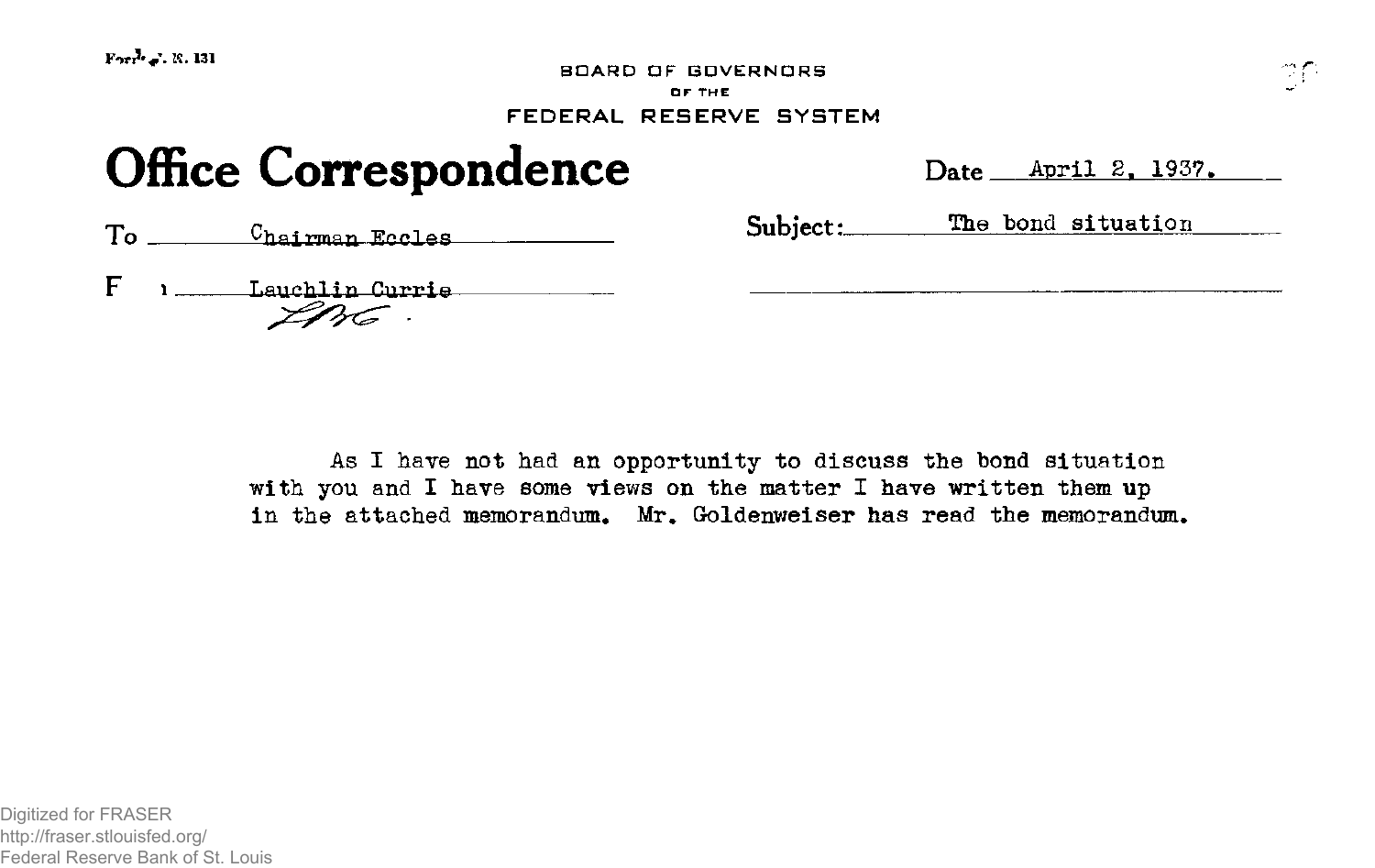17 M

### COURSE OF ACTION SUGGESTED BY WEAKNESS IM BOND PRICES.

In view of (a) the substantial fall in bond prices that has occurred since the first of the year and (b) the possibility that certain banks will have to make further adjustments to meet the pending increase in reserve requirements, the question arises whether the System should engage in any open market purchases and, if so, of what character and in what degree.

Action mast necessarily be based on diagnosis, objectives, and a weighing of the probable consequences, in all of which differences of opinion exist. My own view is as follows: Diagnosis

While the increase in reserve requirements may have had something to do with the fall in bond prices there are  $v_0$ rious considerations that suggest that other factors have been more important. For one thing, the movement started back in December. For another, it would seem that the extent of the movement, combined with the fact that it is known that banks will be left with some \$600 million excess reserves and that other funds available for investment are abnormally large, indicate that other considerations are paramount. These considerations appear to be a renewed fear of inflation arising from rapid price and wage advances, rearmament, the fall of interest rates in England, and the warnings of various writers. Recently this has been aggravated by a change in the federal budget picture, and a rejection of the proposal to levy additional taxes.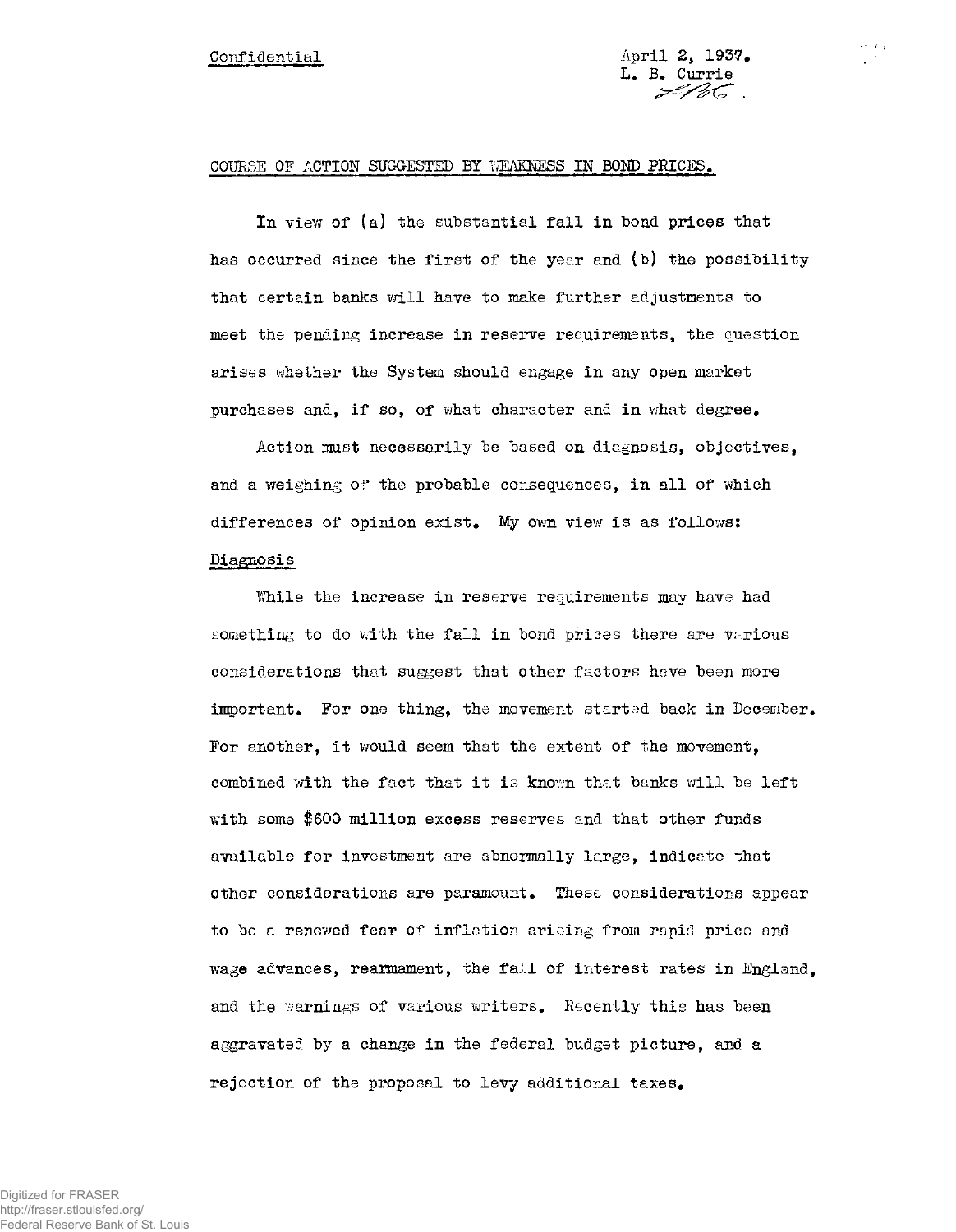If this is the correct diagnosis of the present situation there would be danger that open market purchase of government obligations would be interpreted as inflationary in its implications and contribute to increased rather than reduced sales of bonds. This view was expressed in financial editorial comments in both the New York Times and the Wall Street Journal in recent days, following the rumor that henceforth the Federal Reserve would have to support the bond market, In short, it appears hardly proper to adopt "inflationary" measures to cope with a situation which arises from inflationary fears, An affirmation by the President that there will be no boom would be more effective than a reaffirmation of an easy money policy on our part, if the above diagnosis is correct.

#### Objectives

There appear to be two objectives that would be served by open-market purchases. One would be to support government bond prices by direct purchases. The other would be to prevent forced sales to meet increased reserve requirements, by giving banks more reserves. While related, these two objectives are capable of separate treatment.

The first objective of supporting bond prices implies

(a) that we feel responsibility for the level of government bond prices,

**- 2 -**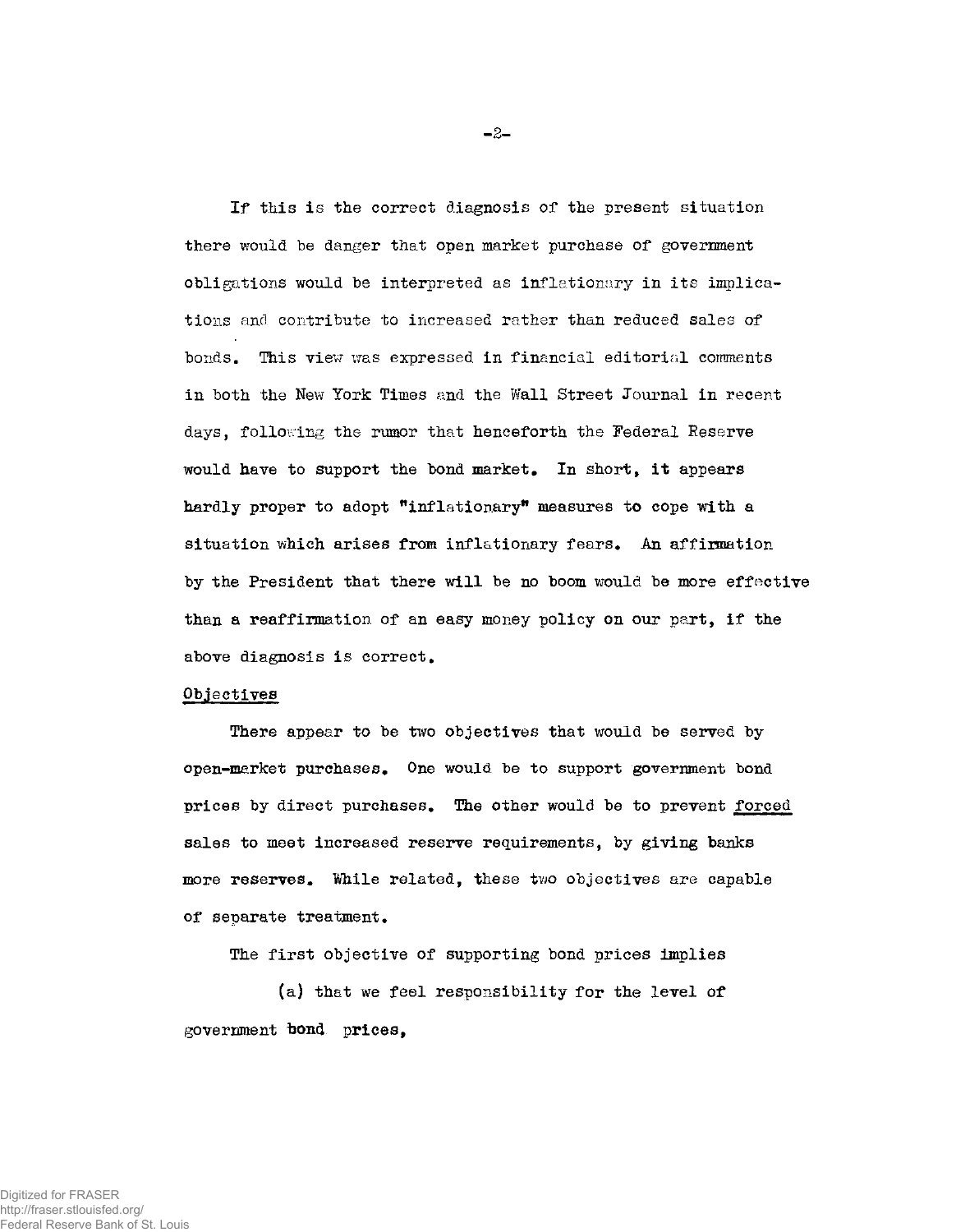(b) that we feel that the present levels or any further recessions will be detrimental to the course of business,

(c) that our action would be effective and

 $(d)$  that we would have no difficulty in disposing of our purchases and mopping up the additional excess reserves at a later date. I will consider these points in order.

(a) How that almost all the financing requirements of the government are out of the way, it does not appear that we should feel much responsibility for the level of government bond prices, except to the extent that a decline may be attributable to action on our part. In this case it should be one of the considerations that must be weighed against other considerations. Financial critics of the Administration have repeated again and again that the ship of monetary control would founder on the rock of fiscal policy — that the Treasury would never permit its interest cost to be raised. Deliberate action to support bond prices  $m$ ight be interpreted as confirmation of this view.

(b) It appears unlikely that the recent movement in bond prices is detrimental to the course of business. A substantial portion of new capital has been raised by new stock issues and

**- 3 -**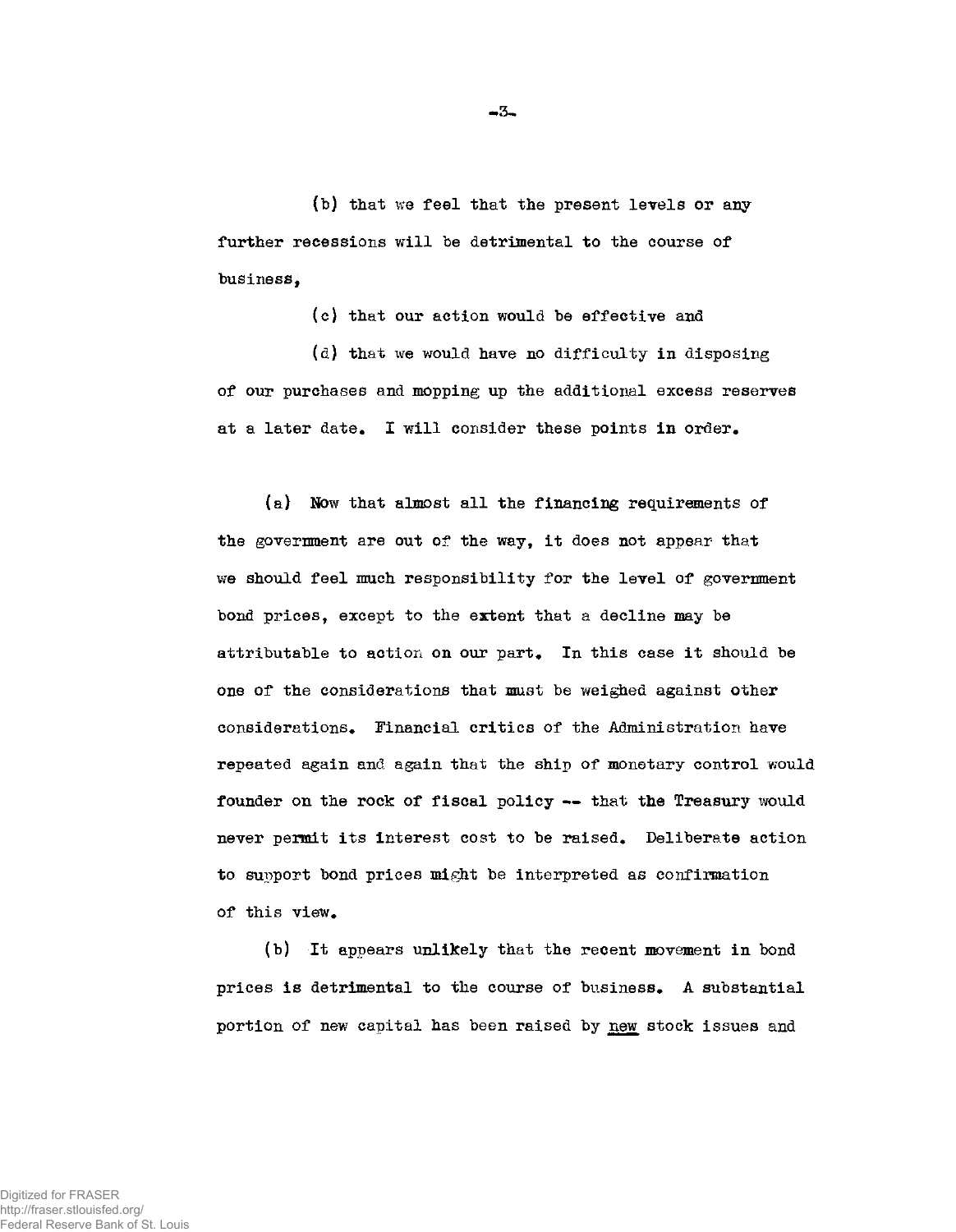the bulk of bond financing has been for refunding purposes. The effect of refunding at this stage of the cycle is to increase profits which are already mounting rapidly. The recession cannot be long continued and new capital issues will appear in abundance when prices are stabilized. A temporary slackening of new issues might even be held to be salutary at the present time, tho this is more debatable. Even should bond prices remain at a lower level than before the movement began, a difference of one-half percent or even one percent in bond yields in this phase of the cycle would be a negligible influence in checking expansion. Present conditions, in other words, differ widely from those in 1931, when buying was declining rapidly, or 1934, when the recovery was still uncertain. If, of course, a wide open break occurred, accompanied by damping of all bonds regardless of price, the situation would be different.

With reference to the position of member banks, we are naturally concerned to prevent bank failures. So far, however, recession has mainly cancelled paper profits and has not resulted in large actual losses. The movement would have to be much more drastic to threaten the solvency of banks.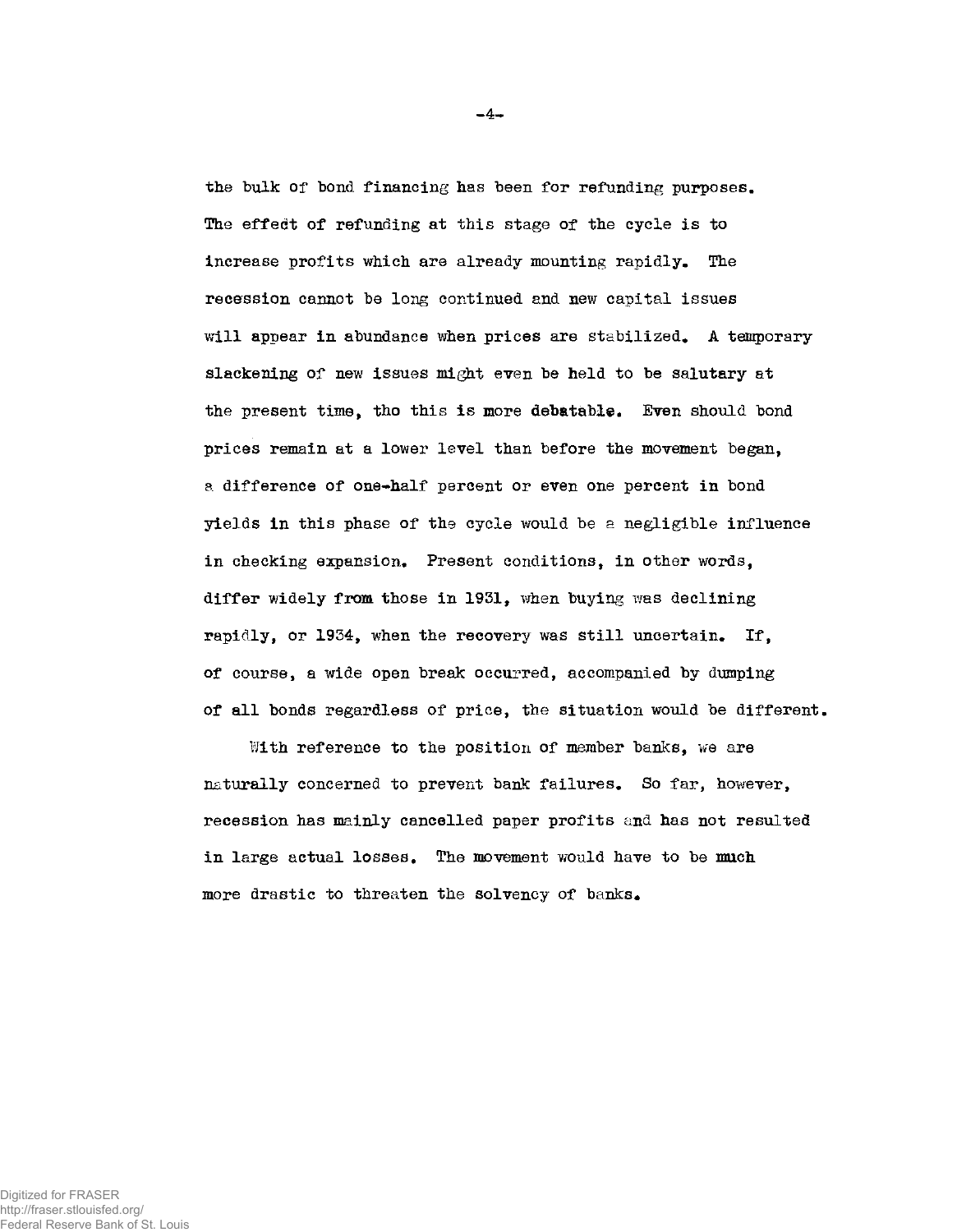(c) As remarked before, there is no guarantee that purchases will be effective in achieving their objective, as this depends on the uncertain psychological repercussions. It is worth noting that the Treasury has expended some \$200 million without arresting the decline. A fixed amount of purchases might be worse than ineffective. A bold policy of unlimited support might entail purchases of very large magnitude, undoing much of the increase in reserve requirements.

(d) Finally, there is no guarantee that the additional excess reserves created through Government bond purchases can be absorbed later without affecting bond prices when the securities are sold. This depends on the amount, the future course of the market, confidence, etc. This may not be a serious danger, but it deserves mention. Additional bond purchases, by increasing excess reserves relative to our Treasury bill holdings, would leave us in a less secure position to mop up excess reserves and arrest deposit expansion in the future.

The second objective is to prevent forced sales arising from the adjustments incident to meeting the new requirements. This appears to be a more justifiable objective and does not

**- 5 -**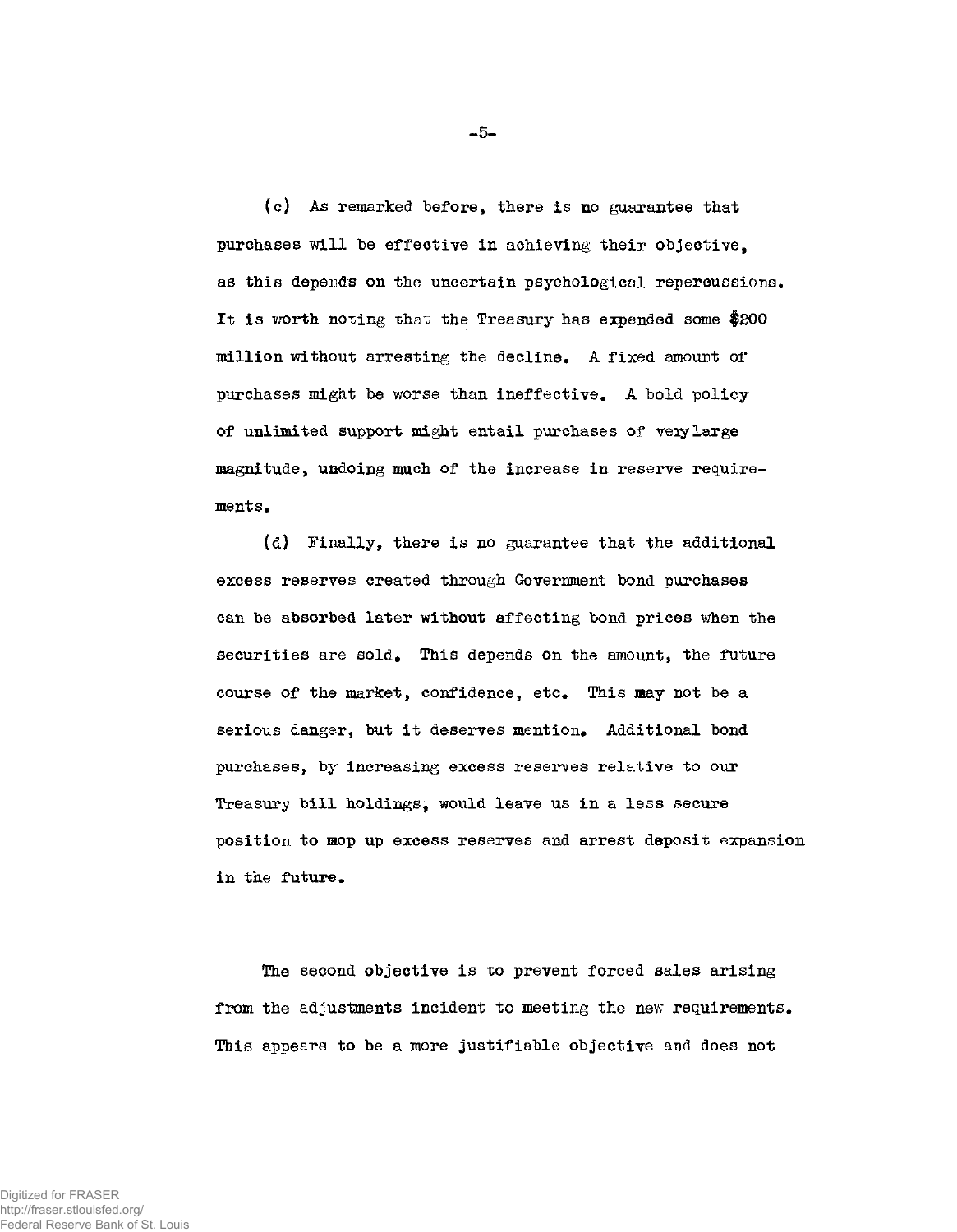lend itself to the same inflationary implications as would a policy of supporting government bonds. It would be consistent wlth our general policy of moving toward the absorption of excess reserves as a precautionary measure, while not departing for the time being from an easy money policy. We could adopt the position that while we do not feel that the fall in bond prices attributable to inflation fears justifies a counteractive policy on our part, we do feel that banks should not have to dispose of governments at this time in order to meet the increase in requirements.

There is a real problem in making this distinction clear. The explanation would not be accepted, in my view, if we bought government bonds on balance. It could be pointed out that if we wanted to supply additional reserves we could do so without directly buying long-term government bonds. There is a similar danger in buying Treasury bills. The financial community has got into the habit of lumping together all government obligations held by all the reserve banks. Any increase in the grand total of #2,4 billion of government obligations, even tho attributable solely to increased Treasury bill purchases, might be regarded as indicative of a change in open-market policy and, hence, inflationary.

These objections and difficulties would not apply to increased purchases of acceptances. Variations in acceptance holdings have

**- 6 -**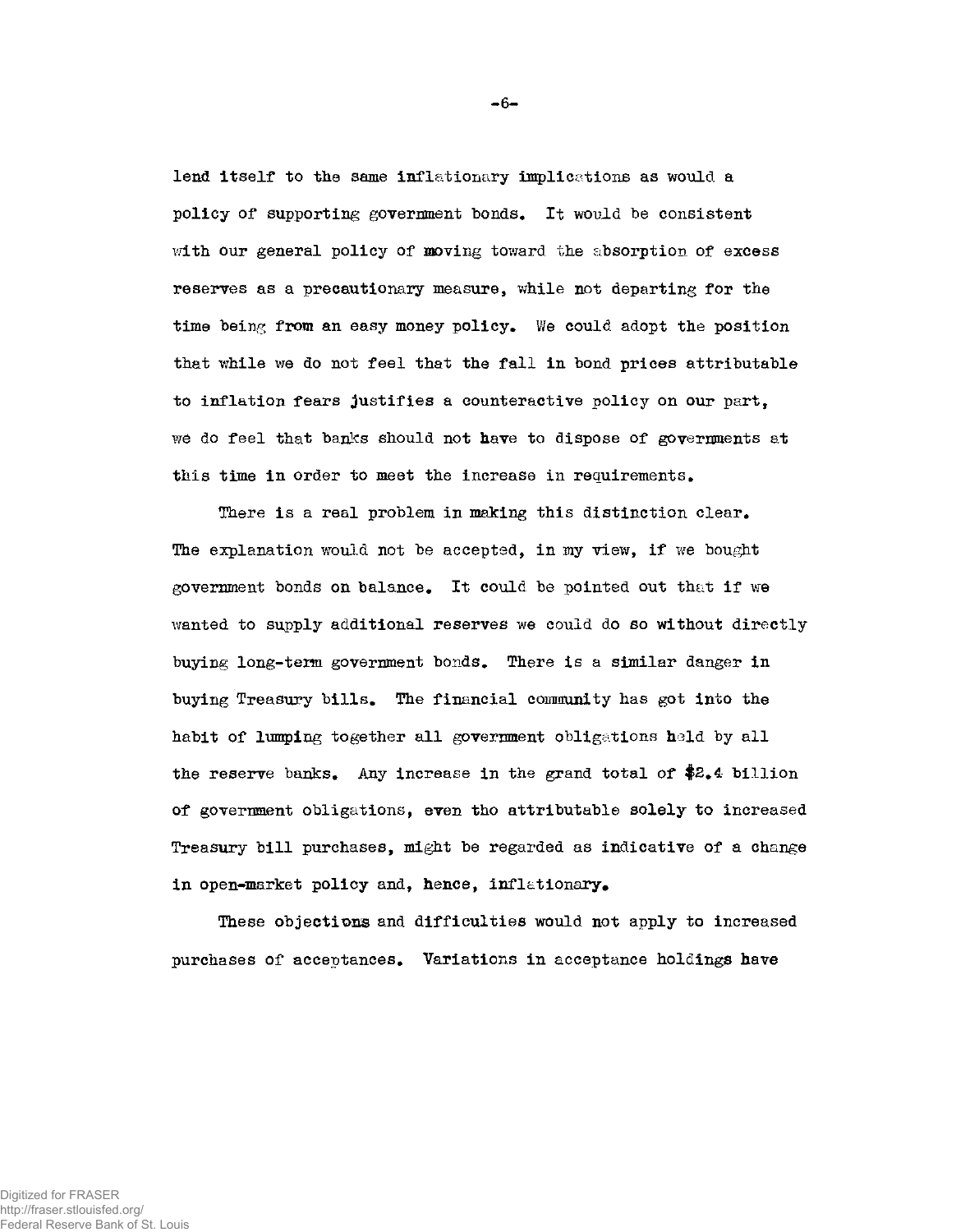been the traditional means of making temporary and seasonal. adjustments and are not generally regarded as indicative of any change in "open-market policy". There would be assurance that the reserves created by additional purchases would go to the large city banks that need additional reserves. Bond purchases, on the other hand, might create reserves for country banks that have plenty of reserves already and are merely selling because they mistrust the future trend of bond prices.

#### Recommendation

I would favor an immediate reduction in the bill buying rate from one-half percent to three-eighths percent. I do not think this action would be regarded as inflationary and it would have the effect of giving additional reserves to New York banks and forestall the necessity on their part of disposing of bonds at present prices. I believe, moreover, that the present relatively generous yields combined with the knowledge that excess reserves will amount to some #700 or #800 million (depending on our acceptance purchases) and that further forced selling or borrowing will be obviated, would contribute to a cessation of pressure on the market and possibly to a rally. If, however, this does not happen, nothing will have been lost and we will still be in a position to consider whether any further action on our part is required. It is to be expected that the Treasury will continue to work for an orderly market. In the present uncertain conditions prudence suggests that resort to possible dangerous expedients be delayed until after we have given a fair trial to relatively safe expedients.

Digitized for FRASER http://fraser.stlouisfed.org/ Federal Reserve Bank of St. Louis